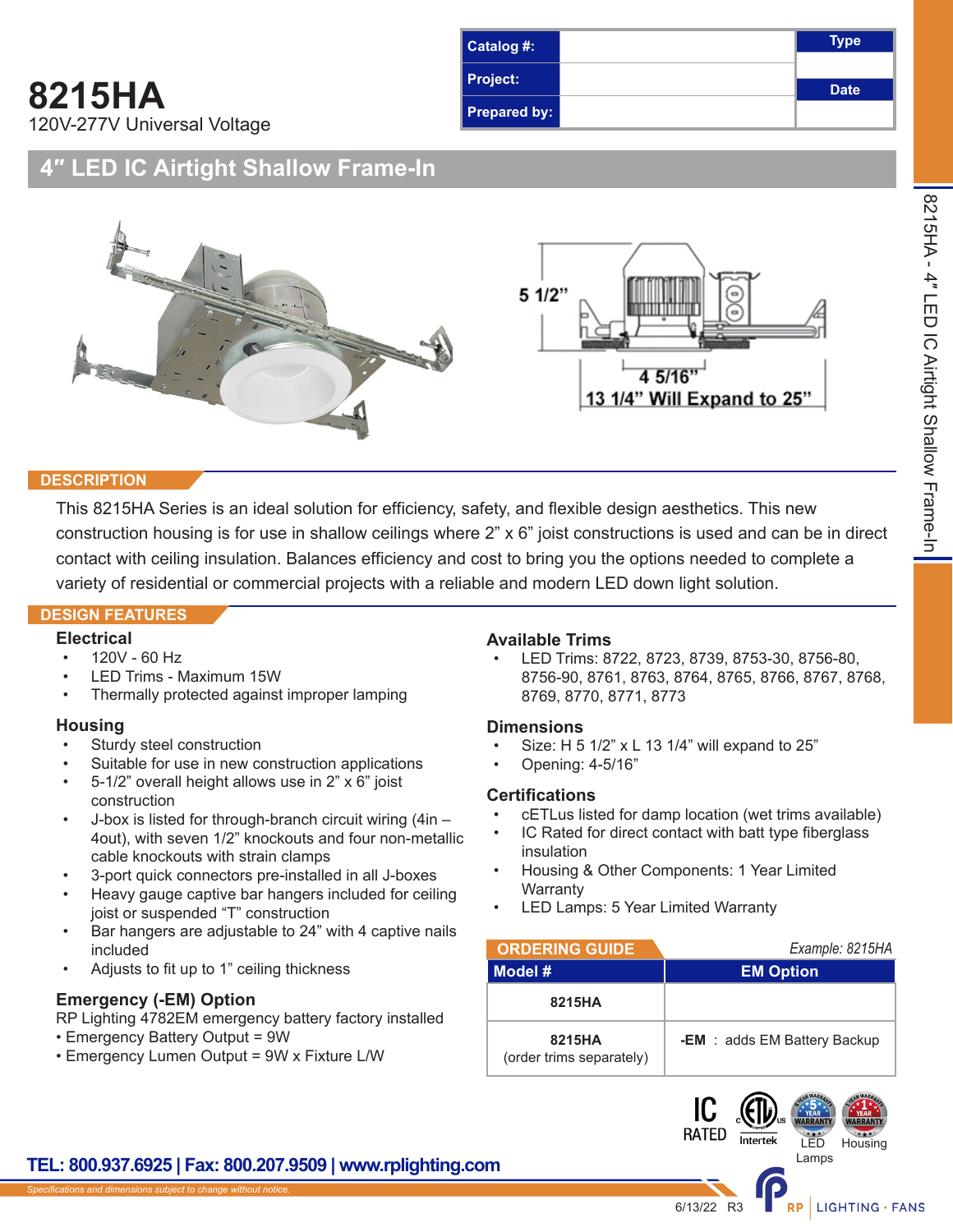# **8215HA**

120V-60Hz

## **LED Trim Ordering Information**

| <b>ORDERING GUIDE</b>    |                                      |                   |                 | Example: 8722WH-90-4K |
|--------------------------|--------------------------------------|-------------------|-----------------|-----------------------|
| Model #                  |                                      | <b>Finish</b>     | <b>CRI</b>      | <b>CCT</b>            |
|                          | 8722                                 | <b>WH</b>         | -90             | $-4K$                 |
| WET,                     | 8722                                 | <b>WH</b> : White | : 90 CRI<br>-90 | $-4K$ : 4000K         |
| $\overline{\phantom{0}}$ | 4" Baffle with Lens<br>10W   650 lms |                   |                 |                       |

*Limited quantities; check with factory*

| <b>ORDERING GUIDE</b> |                     |                                     |                   |                 | Example: 8723WH-90-3K |
|-----------------------|---------------------|-------------------------------------|-------------------|-----------------|-----------------------|
|                       | Model #             |                                     | <b>Finish</b>     | <b>CRI</b>      | <b>CCT</b>            |
|                       |                     | 8723                                | <b>WH</b>         | -90             | $-3K$                 |
|                       | <b>WET</b>          | 8723                                | <b>WH</b> : White | : 90 CRI<br>-90 | $-3K$ : 3000K         |
|                       | enorthe<br>NERGY ST | 4" Baffle with Lens<br>9W   572 lms |                   |                 |                       |

## **ORDERING GUIDE** *Example: 8763WH-90-3K*

| <b>PREMINE SUIPE</b> |                                       |                                                                                                                |                   | <b>LAUTIFIC.</b> UT VOITED UP NO |
|----------------------|---------------------------------------|----------------------------------------------------------------------------------------------------------------|-------------------|----------------------------------|
| Model #              |                                       | <b>Finish</b>                                                                                                  | <b>CRI</b>        | <b>CCT</b>                       |
|                      | 8763                                  |                                                                                                                | -90               |                                  |
| <b>WET</b>           | 8763<br>4" Reflector<br>10W   600 lms | BK : Black<br><b>BN</b> : Brushed Nickel<br>$CL$ : Clear<br><b>OB</b> : Oil Rubbed Bronze<br><b>WH</b> : White | $: 90$ CRI<br>-90 | $-3K : 3000K$<br>$-4K : 4000K$   |

*\* BK finish only available in -4K*

|         | <b>ORDERING GUIDE</b><br>Example: 8769WH-80-3K |                                                                                                       |                                                                |               |  |  |
|---------|------------------------------------------------|-------------------------------------------------------------------------------------------------------|----------------------------------------------------------------|---------------|--|--|
| Model # |                                                | <b>Finish</b>                                                                                         | <b>CRI</b>                                                     | <b>CCT</b>    |  |  |
|         | 8769                                           |                                                                                                       |                                                                | $-3K$         |  |  |
|         | 8769<br>4" Baffle with Lens<br>10W             | <b>WH</b> : White<br>$BK : Black^*$<br><b>OB</b> : Oil Rubbed Bronze*<br><b>BA</b> : Brushed Aluminum | : 80 CRI<br>-80<br>$(889$ lms)<br>90 CRI<br>-90<br>$(710$ lms) | $-3K$ : 3000K |  |  |

#### *\* - Only available in -80 CRI*

| <b>ORDERING GUIDE</b> |                                     |               |                             | Example: 8770CL-90-3K |
|-----------------------|-------------------------------------|---------------|-----------------------------|-----------------------|
| Model #               |                                     | <b>Finish</b> | <b>CRI</b>                  | <b>CCT</b>            |
|                       | 8770                                | <b>CL</b>     |                             | $-3K$                 |
|                       | 8770                                | $CL$ : Clear  | $\therefore$ 80 CRI*<br>-80 | $-3K$ : 3000K         |
|                       | 4" Clear Reflector<br>10W   710 lms |               | 90 CRI<br>-90               |                       |

*\* Limited quantities; check with factory*

| <b>ORDERING GUIDE</b> |                                              |  | Example: 8766BA               |
|-----------------------|----------------------------------------------|--|-------------------------------|
| Model #               |                                              |  | <b>Finish</b>                 |
|                       | 8766                                         |  |                               |
|                       | 8766                                         |  | <b>BA</b> : Brushed Aluminum  |
|                       | 4" Baffle<br>10W   900 lms<br>3000K   90 CRI |  | <b>OB</b> : Oil Rubbed Bronze |

*Limited quantities; check with factory*

### **TEL: 800.937.6925 | Fax: 800.207.9509 | www.rplighting.com**

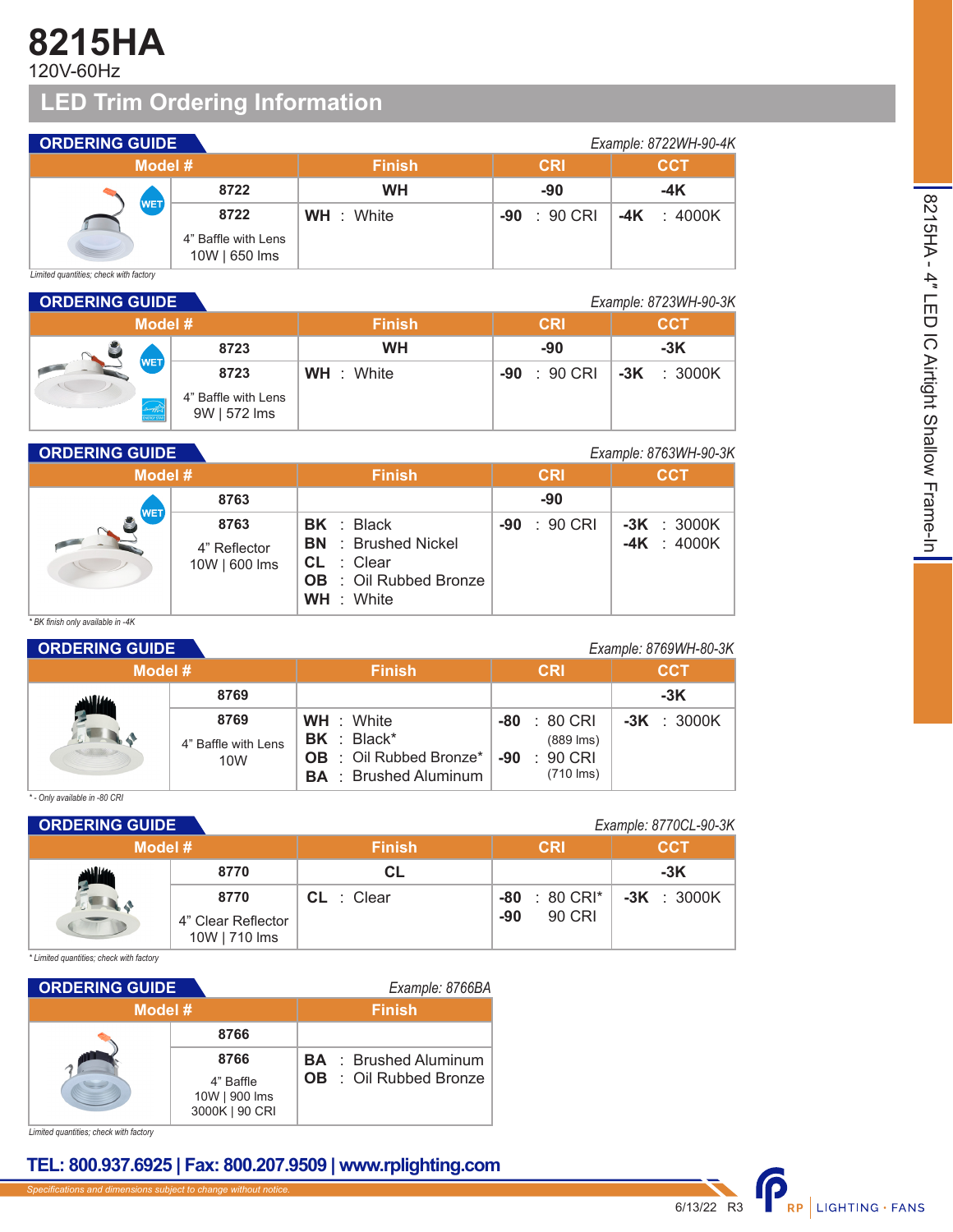# **8215HA**

120V-60Hz

# **LED Trim Ordering Information**

| <b>ORDERING GUIDE</b> |                                  |                               |                 | Example: 8761BN-90-3K |
|-----------------------|----------------------------------|-------------------------------|-----------------|-----------------------|
| Model #               |                                  | <b>Finish</b>                 | <b>CRI</b>      | <b>CCT</b>            |
|                       | 8761                             |                               | -90             | $-3K$                 |
| <b>WET</b>            | 8761                             | <b>BN</b> : Brushed Nickel    | : 90 CRI<br>-90 | $-3K$ : 3000K         |
|                       | 4" Square Baffle<br>9W   630 lms | <b>OB</b> : Oil Rubbed Bronze |                 |                       |

*Limited quantities; check with factory*

| <b>ORDERING GUIDE</b><br>Example: 8773WH-90-3K |                                   |                                                    |                        |                     |
|------------------------------------------------|-----------------------------------|----------------------------------------------------|------------------------|---------------------|
| Model #                                        |                                   | <b>Finish</b>                                      | <b>CRI</b>             | <b>CCT</b>          |
|                                                | 8773                              |                                                    | -90                    |                     |
| p=1                                            | 8773                              | <b>BN</b> : Brushed Nickel                         | $-90 : 90 \text{ CRI}$ | $-3K$ : 3000K       |
|                                                | 4" Square Baffle<br>11W   700 lms | <b>OB</b> : Oil Rubbed Bronze<br><b>WH</b> : White |                        | $\div$ 4000K<br>-4K |

| <b>ORDERING GUIDE</b> |                                              | Example: 8765BN                                    |
|-----------------------|----------------------------------------------|----------------------------------------------------|
| Model #               |                                              | <b>Finish</b>                                      |
|                       | 8765                                         |                                                    |
|                       | 8765                                         | <b>BN</b> : Brushed Nickel                         |
|                       | 4" Eyeball<br>8W   600 lms<br>3000K   90 CRI | <b>OB</b> : Oil Rubbed Bronze<br><b>WH</b> : White |

*Limited quantities; check with factory*

| <b>ORDERING GUIDE</b> |                             | Example: 8768WH                                    |
|-----------------------|-----------------------------|----------------------------------------------------|
| Model #               |                             | <b>Finish</b>                                      |
|                       | 8768                        |                                                    |
|                       | 8768                        | <b>BN</b> : Brushed Nickel                         |
|                       | 4" Eyeball<br>10W   900 lms | <b>OB</b> : Oil Rubbed Bronze<br><b>WH</b> : White |
|                       | 3000K   90 CRI              |                                                    |

*Limited quantities; check with factory*

| <b>ORDERING GUIDE</b> |                                             | Example: 8753-30-BN           |
|-----------------------|---------------------------------------------|-------------------------------|
| Model #               |                                             | <b>Finish</b>                 |
|                       | 8753-30-                                    |                               |
|                       | 8753-30-                                    | <b>BN</b> : Brushed Nickel    |
|                       | 4" Gimbal<br>9W   520 lms<br>3000K   80 CRI | <b>OB</b> : Oil Rubbed Bronze |

*Limited quantities; check with factory*

| <b>ORDERING GUIDE</b> |                                                     | Example: 8764BN                                             |  |  |
|-----------------------|-----------------------------------------------------|-------------------------------------------------------------|--|--|
| Model #               |                                                     | <b>Finish</b>                                               |  |  |
|                       | 8764                                                |                                                             |  |  |
|                       | 8764<br>4" Gimbal<br>8W   600 lms<br>3000K   90 CRI | <b>BN</b> : Brushed Nickel<br><b>OB</b> : Oil Rubbed Bronze |  |  |

*Limited quantities; check with factory*

## **TEL: 800.937.6925 | Fax: 800.207.9509 | www.rplighting.com**